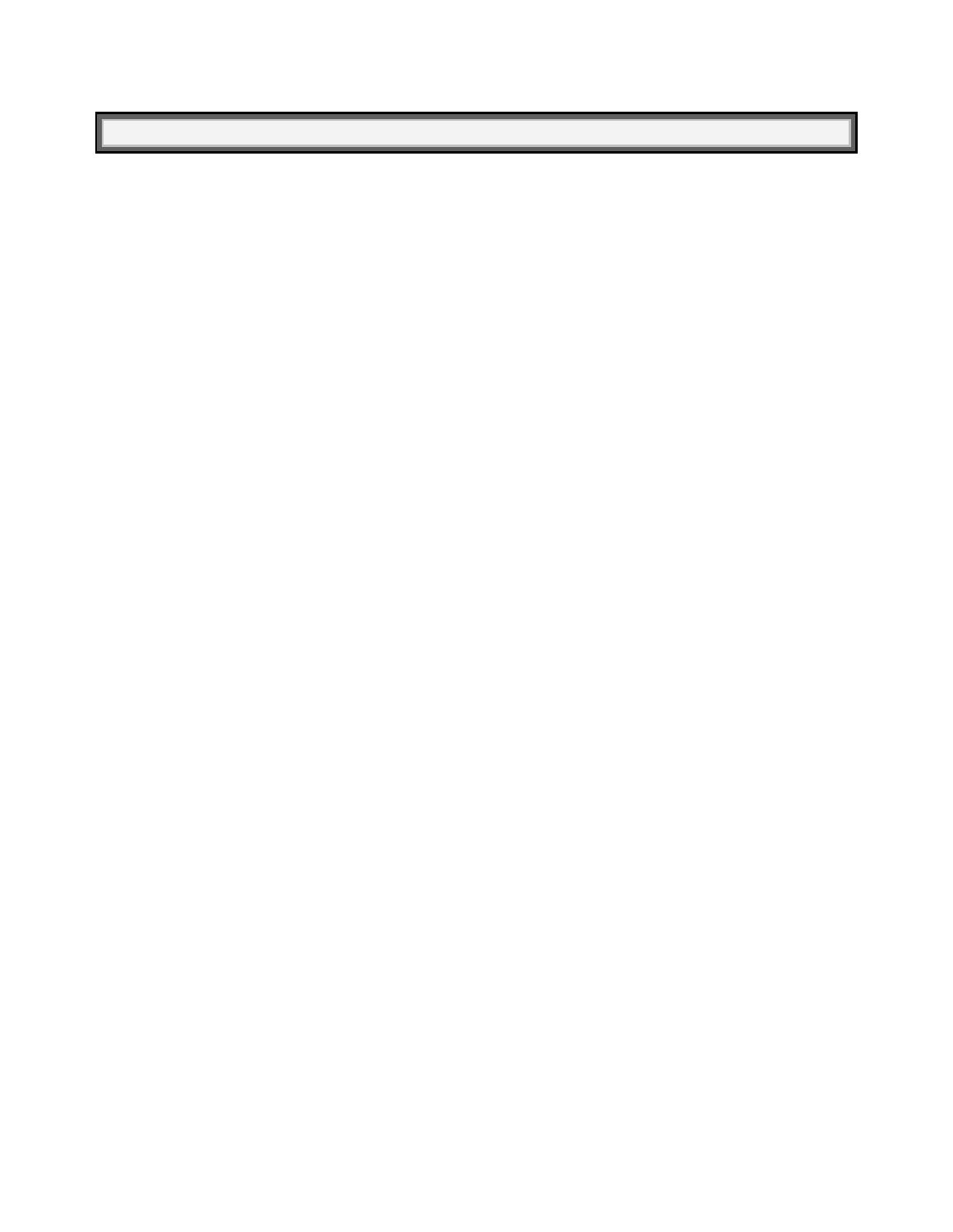**HILL,** Justice.

[¶1] Appellant, JS ("Father"), challenges the district court"s order requiring the parties to exchange child visitation on a weekly basis when the child reaches age five in 2013. We affirm the district court.

#### **ISSUE**

[¶2] Father lists one issue:

Was the district court"s *Order Regarding Custody, Visitation, and Support* ordering the parties to alternate weeks with the child beginning at age 5, an abuse of discretion that does not serve the child"s best interests?

### **FACTS**

[¶3] In 2007, Appellee, MB ("Mother"), and Father were involved in a relationship and conceived a child. During Mother's pregnancy, the relationship ended. The parties' son was born in 2008. On August 12, 2008, Father filed an action to establish paternity and sought custody of his son.

[¶4] A two-day trial was held, the first day on March 12, 2009, and the second on May 22, 2009. After the first day, the court entered an order establishing paternity and giving temporary custody to Mother. After the second day, the court awarded Father "primary legal and physical custody" of the parties' son. Mother was awarded visitation, which begins every Saturday at 9 a.m. and ends on Tuesdays at 6 p.m. The order provided that, "[w]hen the child attains 5 years of age, the mother and father shall alternate weeks with the mother and father exchanging the child on Sundays at 5:00 p.m." Father appealed, challenging only this provision of the order.

# **STANDARD OF REVIEW**

[¶5] We review a district court"s custody determination according to the following standards:

> Child custody decisions are within the sound discretion of the trial court. …

It has been our consistent principle that in custody matters, the welfare and needs of the children are to be given paramount consideration. The determination of the best interests of the child is a question for the trier of fact. We do not overturn the decision of the trial court unless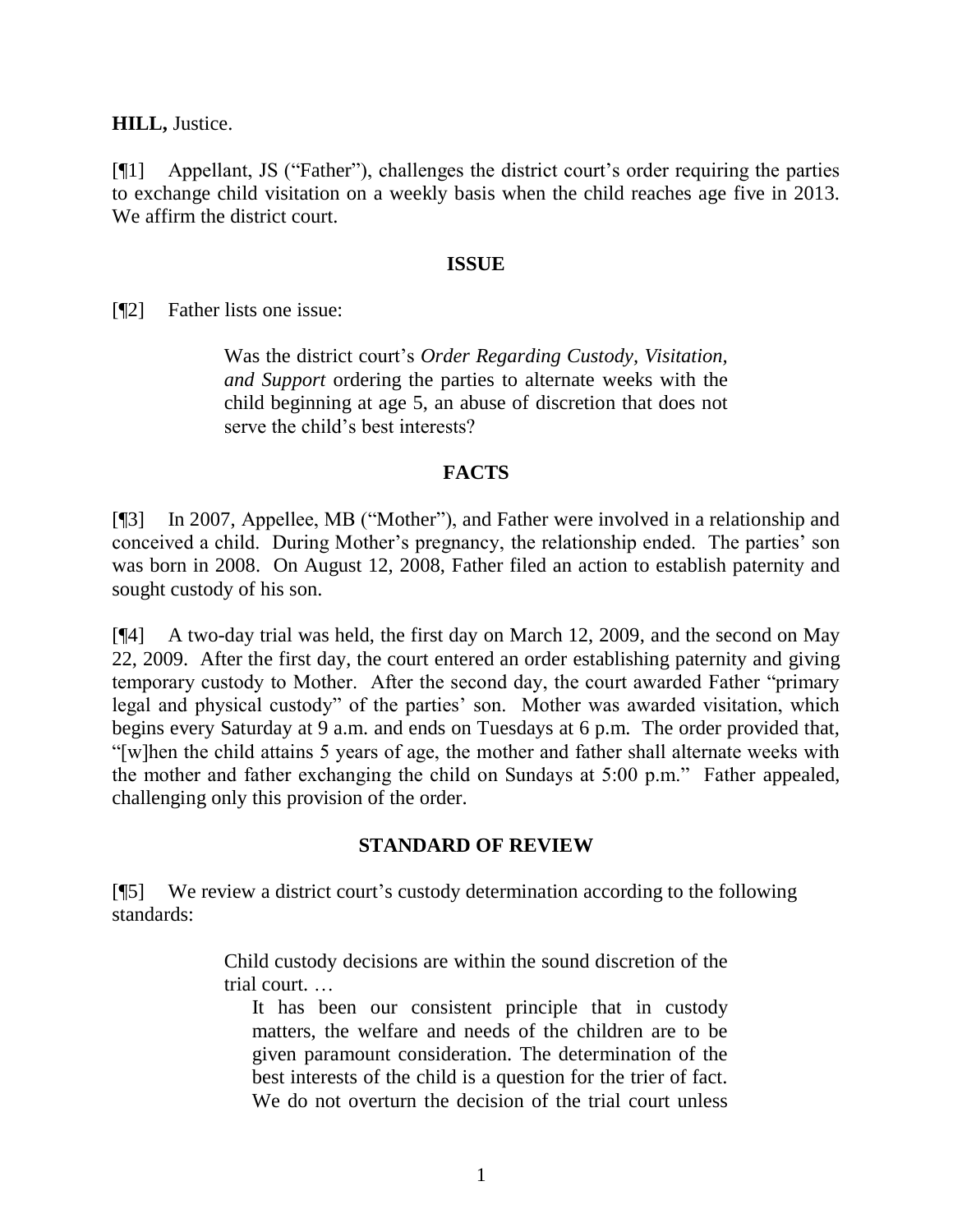we are persuaded of an abuse of discretion or the presence of a violation of some legal principle.

*Resor v. Resor*, 987 P.2d 146, 148 (Wyo. 1999), quoting *Reavis v. Reavis*, 955 P.2d 428, 431 (Wyo. 1998).

*Testerman v. Testerman*, 2008 WY 112, ¶ 8, 193 P.3d 1141, 1144 (Wyo. 2008).

A court does not abuse its discretion unless it acts in a manner which exceeds the bounds of reason under the circumstances. Our review entails evaluation of the sufficiency of the evidence to support the district court's decision. . . . Findings of fact not supported by the evidence, contrary to the evidence, or against the great weight of the evidence cannot be sustained. Similarly, an abuse of discretion is present ""when a material factor deserving significant weight is ignored."

*Eickbush v. Eickbush*, 2007 WY 179, ¶ 9, 171 P.3d 509, 511 (Wyo. 2007) (citations omitted).

### **DISCUSSION**

[¶6] In his only issue, Father argues that the district court abused its discretion by ordering what amounts to shared custody, although each party sought primary custody.<sup>1</sup> Father complains that the district court erred in ordering the arrangement, which is to take place in 2013, without a separate hearing to determine the child"s best interests at that time. Father also submits that because of their inability to communicate, the parties have not demonstrated the ability to succeed in a shared custody arrangement.

[¶7] In response, Mother contends that there was no abuse of discretion and disagrees that this is a shared custody case because Father was awarded primary legal and physical custody. Mother asserts that the district court provided detailed findings and reasoning for its decision - for instance, that Mother was the primary caregiver throughout the child"s life, the age of the child, the fact that the child has a half-brother, and the fact that in 2013, the child will be school-aged. Mother also argues that the parties' inability to communicate is accounted for by the order of structured visitation.

[¶8] Although Father does technically hold primary custody of the parties" child, the schedule set by the district court does amount to sharing the time of the child almost

 $\overline{a}$ 

<sup>&</sup>lt;sup>1</sup> Father actually was awarded primary legal and physical custody.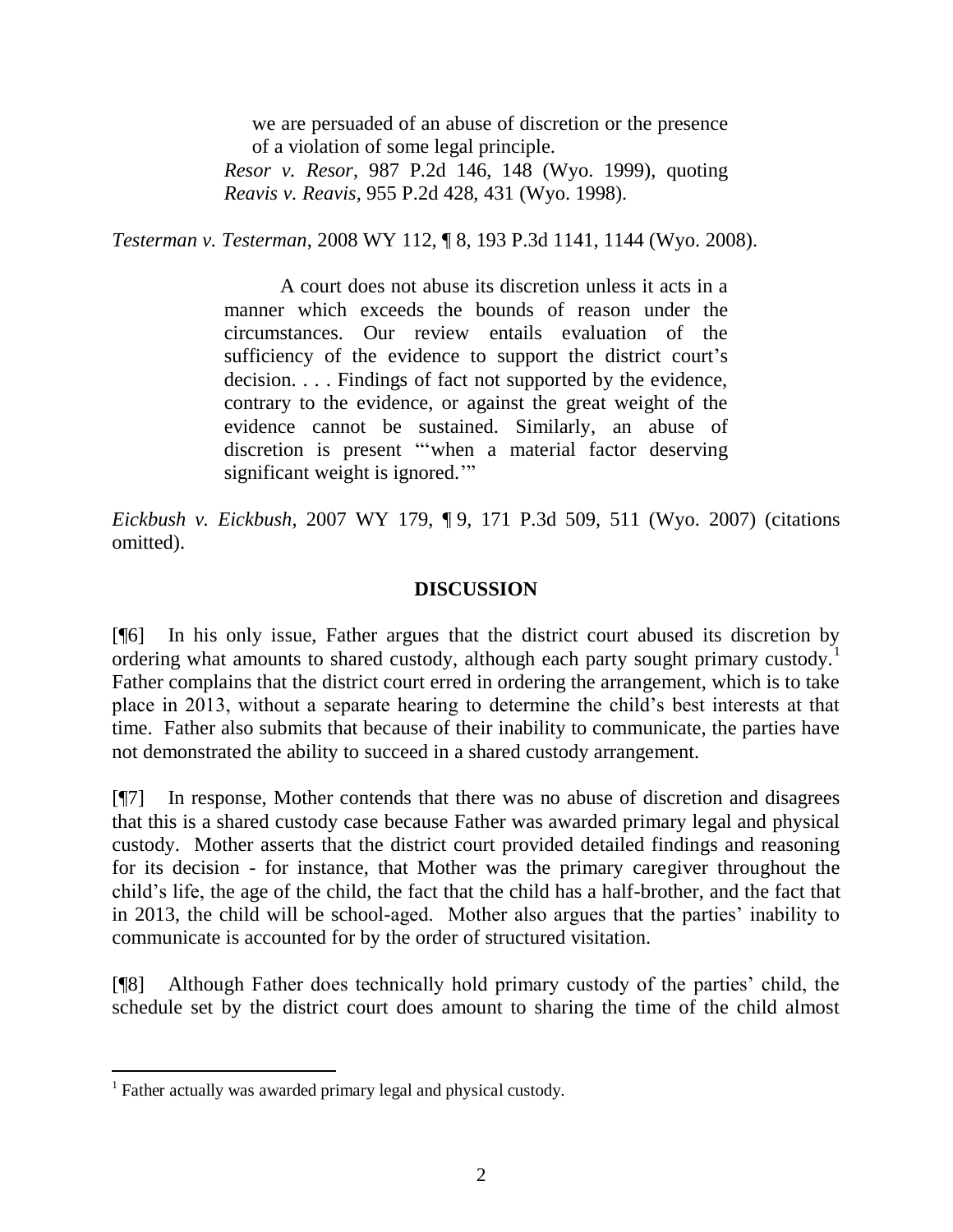equally.<sup>2</sup> The visitation awarded to Mother is indeed liberal. There is statutory discretion for a district court to order visitation, "in enough detail to promote understanding and compliance," as "it deems in the best interests of each child." Wyo. Stat. Ann. § 20-2- 202(a)(i) (LexisNexis 2009).

[¶9] In this case, as per the court order, the sharing is of visitation, not of custody. Undeniably, however, the parties must operate in terms of visitation as they might if the court had ordered shared custody. In *Buttle v. Buttle,* 2008 WY 135, 196 P.3d 174 (Wyo. 2008) we restated our shared custody precedent:

> We have repeatedly said that divided or shared custody is not favored by this Court absent good reason therefore." *Eickbush*, ¶ 11, 171 P.3d at 512. We have explained that "stability in a child's environment is of utmost importance to the child's well-being," *Reavis*, 955 P.2d at 432, while "a measure of instability is inherent" in joint custody arrangements. [*Gurney v. Gurney*[, 899 P.2d 52,](http://www.lexis.com/research/buttonTFLink?_m=6a6c57a00f6108881326049755f3b6c9&_xfercite=%3ccite%20cc%3d%22USA%22%3e%3c%21%5bCDATA%5b2008%20WY%20135%5d%5d%3e%3c%2fcite%3e&_butType=3&_butStat=2&_butNum=40&_butInline=1&_butinfo=%3ccite%20cc%3d%22USA%22%3e%3c%21%5bCDATA%5b899%20P.2d%2052%2c%2055%5d%5d%3e%3c%2fcite%3e&_fmtstr=FULL&docnum=1&_startdoc=1&wchp=dGLzVlb-zSkAz&_md5=45f3381db8604384c934f1c3c63d71a2) 55 (Wyo. 1995)]. We have emphasized that the "success of a joint or shared custody arrangement hinges on the extent to which the parents are able to communicate and agree on the matters relevant to the children's welfare. *Reavis*[, 955 P.2d](http://www.lexis.com/research/buttonTFLink?_m=6a6c57a00f6108881326049755f3b6c9&_xfercite=%3ccite%20cc%3d%22USA%22%3e%3c%21%5bCDATA%5b2008%20WY%20135%5d%5d%3e%3c%2fcite%3e&_butType=3&_butStat=2&_butNum=41&_butInline=1&_butinfo=%3ccite%20cc%3d%22USA%22%3e%3c%21%5bCDATA%5b955%20P.2d%20428%2c%20433%5d%5d%3e%3c%2fcite%3e&_fmtstr=FULL&docnum=1&_startdoc=1&wchp=dGLzVlb-zSkAz&_md5=32049b91ceadef400c3dbeed103aea8f) at 433.

*Id.* ¶ 31, 196 P.3d at 181-184.

 $\overline{a}$ 

[¶10] When a district court's exercise of discretion in custody matters involves splitting custody of children between parents or other unconventional custody approaches, such as liberal visitation that amounts to equally splitting the child's time, we have said that it must provide an explanation of its reasoning and place its findings on the record so that, upon review, this Court can be certain that a comprehensive evaluation of all relevant factors occurred prior to determining custody. *Pace v. Pace*, 2001 WY 43, ¶ 17, 22 P.3d 861, 867 (Wyo. 2001). In this case, the district court found as follows:

> 4(a). Regarding the quality of the relationship the child has with each parent: the Court finds that the minor child has a good relationship with his mother. The relationship with the father has been limited, not because of the father"s unwillingness or inability but simply a lack of access to the child.…

 $2$  Mother gets child from Saturdays at 9 a.m. to Tuesdays at 6 p.m.. Father gets child from Tuesdays at 6 p.m. to Saturdays at 9 a.m. Each parent takes half of every week. When the child attains five years of age, the parents will switch weeks, exchanging the child at 5 p.m. every Sunday.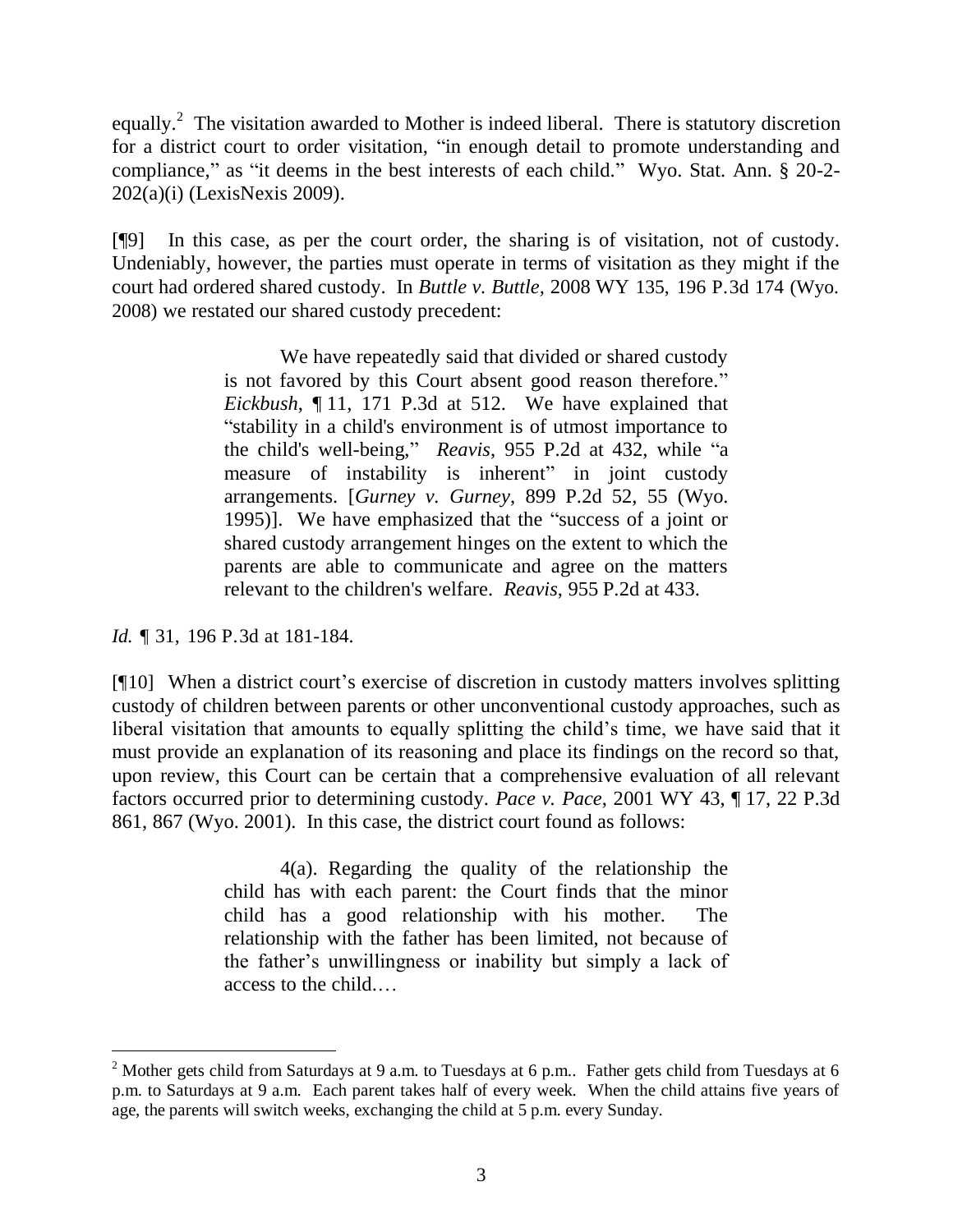4(b). Regarding the ability of each parent to provide adequate care for the child throughout each period of responsibility, including arranging for the child"s care by others as needed, it would appear both parents are able to provide adequate care for the child throughout the period of responsibility and arrange for the care by others as needed. There is some concern as to some of the choices that the mother has made in terms of individuals that have cared for the child at times.

4(c). Regarding the relative competency and fitness of each parent, both parents appear competent and fit.

4(d). Regarding each parent"s willingness to accept all responsibilities of parenting, including a willingness to accept care for the child at specified times and to relinquish care of the minor child to the other parent at specified times, it would appear that the father has accepted responsibility at all times he has been able to care for the child. The mother, for the most part, has accepted responsibility for parenting, but there have been times when, she is engaged in her own activities to the detriment of the child. As to the component to relinquish care to the other parent at specified times, mother was resist[ant] to and unwilling to allow the father to provide care for the child. Based upon the cumulative testimony, there was some control and some reluctance to allow the father to be a father to this child by the mother. It is in the best interests of the child to have a relationship with both parents….

4(e). Regarding how the parents and each child can best maintain and strengthen a relationship with each other, the child can best maintain and strengthen a relationship with each parent by spending as much time as appropriate and in the best interest of the child to have that time with the child.

4(f). Regarding how the parents and child interact and communicate with each other, and how such interaction and communication can be improved, this Court ordered structured visitation and the evidence is that the parties were able to communicate with each other in doing that. However, in looking at how the parties operate outside this Court"s orders, it appears that some of the communications that the mother has engaged in were troubling and less than mature individuals engaging in the terms of communications. For the most part, there"s been some communication and some lack of communication as to doctor"s appointments. The mother,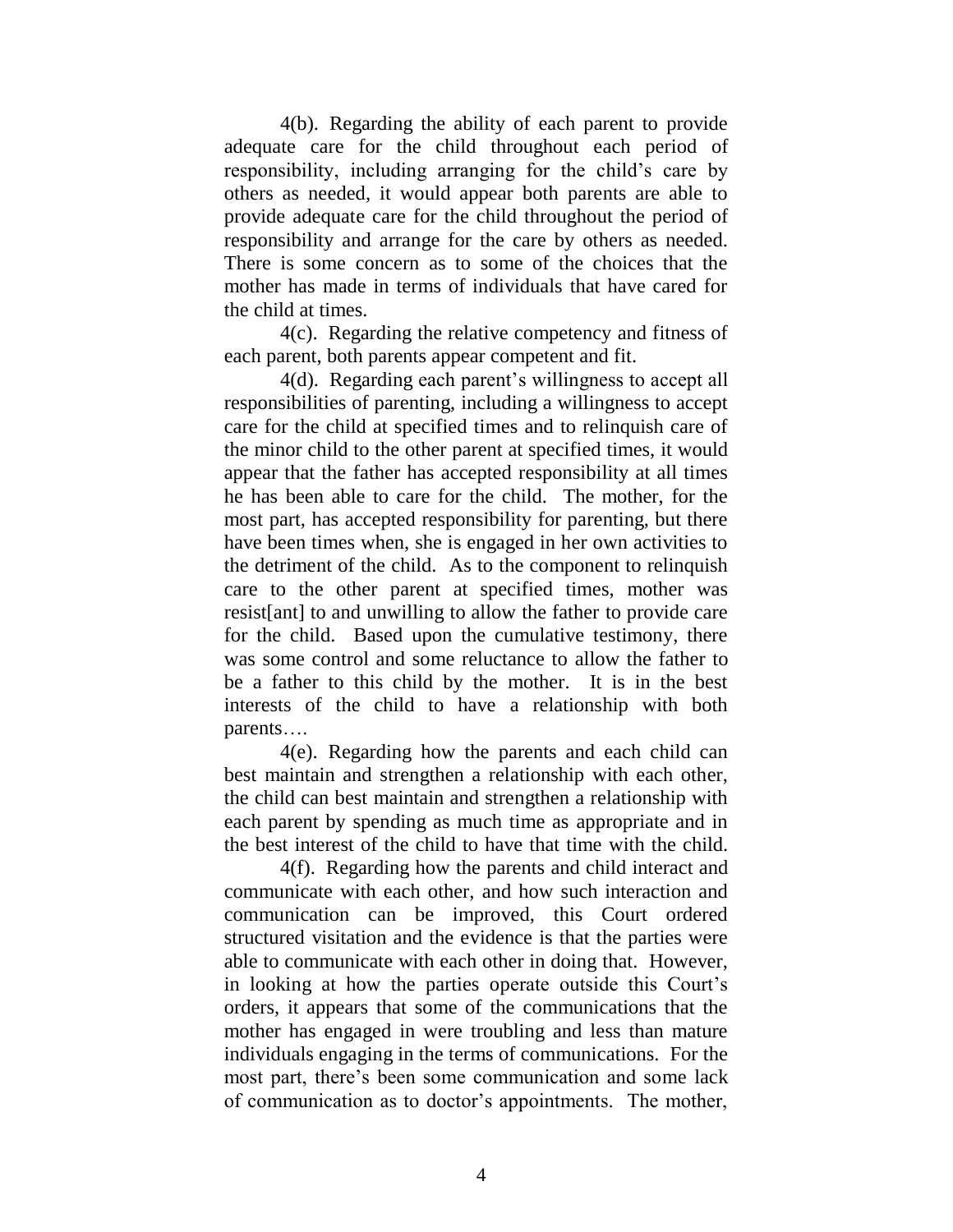at times, did not communicate with the father as to those visits and treatment of the child and to a certain extent did not want the father to know some of the circumstances regarding the child. This weighs slightly in favor of the father.

4(g). Regarding the ability and willingness of each parent to allow the other to provide care without intrusion, respect the other parent's rights and responsibilities, including the right to privacy; with the exception of one visit with the child, the mother has not been very willing to allow the father to provide care without intrusion. There were some actions by the father that showed he was persistent in terms of reviewing and seeing what was going on with the child but, to a certain extent, that was attributable to the lack of communication by the mother and the lack of her giving the father access to the child. This weighs slightly in favor of the father.

4(h). Regarding the geographic distance between the parents' residences; both parents reside in the Casper [area] so this is not at issue at this time.

4(i). Regarding the current physical and mental ability of each parent to care for the child; there is no indication as to any current physical or mental inability of either parent or limitation or other physical or mental ability.

4(j). Regarding other factors the Court deems necessary and relevant; the Court considered the structure and the support this child has in terms of other family members and their involvement. The gravest concern in determining the custody and the placement included the people mother has chosen to associate with. In determining the primary physical and legal custody the Court considered which parent would allow the other parent to have an opportunity to be involved with this child and respect that right and avoid using this child as a pawn in their scheme.

[¶11] Our assessment of the order is that it explains the district court"s reasoning behind the custody arrangement in full. The record also reflects the court"s analysis. Along with the district court"s explanation of its ruling, this Court has also said that another important factor for our consideration "is the extent to which the parents are able to communicate and work together to promote the child"s best interest." *Buttle*, ¶ 39, 196 P.3d at 183. In our view, this is the primary concern in this case. The parties clearly have a history of a tenuous relationship. Although there is nothing in the record to reflect a pattern of violence or abuse, we have stated the importance of general amiability among parents: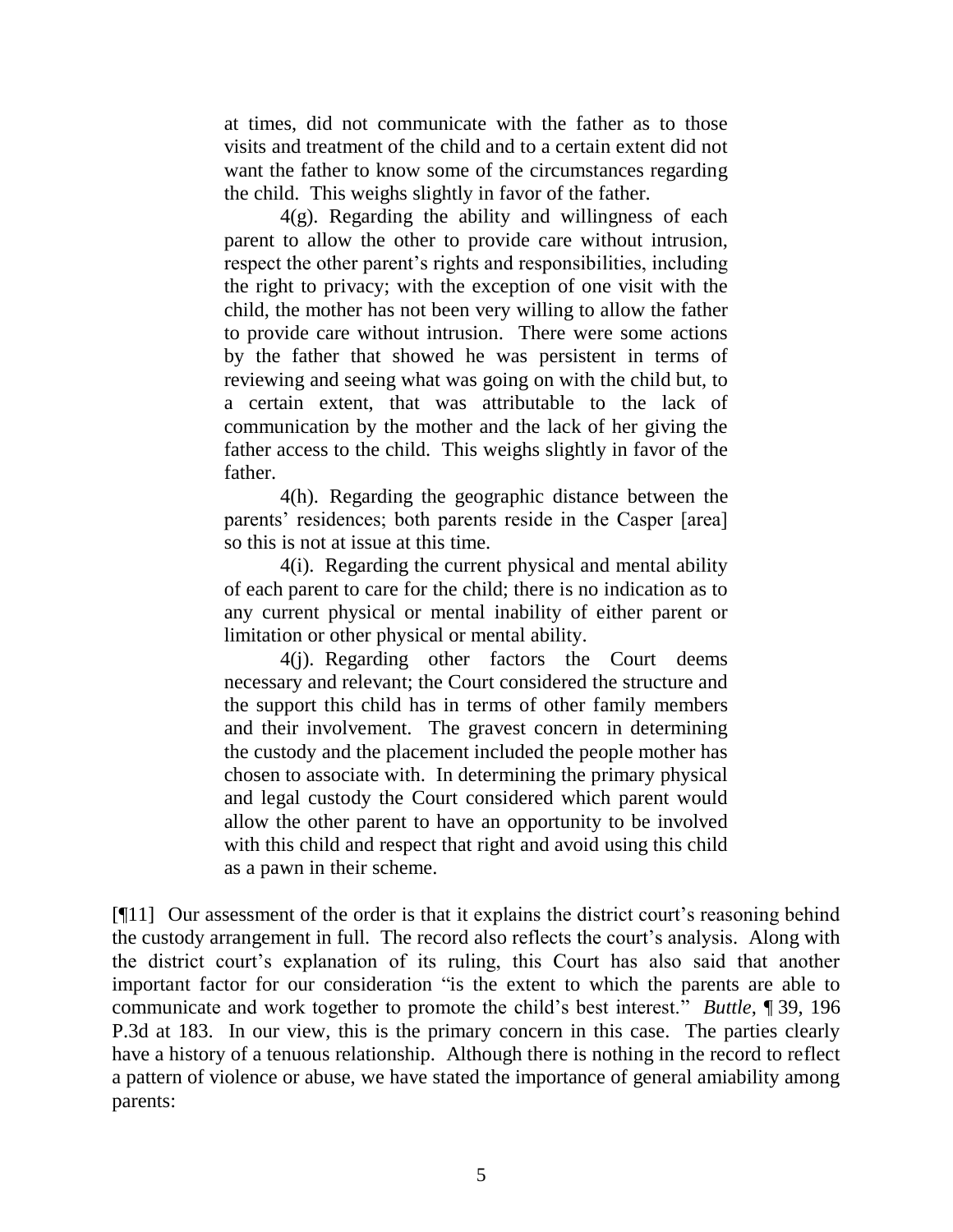The premise of the joint custody order is the parents' ability to resolve between themselves the custodial details. There can be little question that joint custody requires sincere dedication on the part of each parent to safeguard the security and stability vital to a child"s best interest. When the parents are unable to make this cooperative arrangement work, a change of circumstances justifying judicial reexamination of the original joint custody order is demonstrated.

*Gurney v. Gurney,* 899 P.2d 52, 55 (Wyo. 1995).

[¶12] Father points to *Buttle* in support of his argument. In *Buttle*, the parties admitted they were unable to get along and physically "fought." This Court determined that the parties had no history of effective communication or cooperative decision making, and that shared custody was inappropriate when the parties have demonstrated an inability to communicate.

[¶13] As noted, these parties do have a history of struggle within their relationship. Mother testified that she did not think Father was capable of caring for the child. Furthermore, Mother tried to control Father's access to the child by requiring that he exercise visitation only under her supervision. Mother also claimed that overnight visitation was unavailable because of the child being breastfed. However, in our view, this case is different than *Buttle,* in that Father has and will retain full primary physical and legal custody of the child, placing all primary decision-making authority regarding the child"s health and well-being with Father. This significantly reduces opportunities to disagree. Significantly, Father is only appealing the portion of the custody arrangement that takes effect when the child attains the age of five in 2013. The custody arrangement from now until 2013 and beyond, remains the same, with each party getting the child approximately half of the time. The only thing the parents must agree upon is to exchange the child at the court-ordered times. Some degree of communication and cooperation will be necessary in that endeavor.

[¶14] Furthermore, the district court in this case, unlike *Buttle,* provided sufficient findings in its order to justify the custody arrangement, not the least of which is that the child has a half-brother on Mother"s side. This Court is strongly in favor of preserving sibling relationships, whether they are full sibling, half sibling, or step siblings. *Aragon v. Aragon,* 2005 WY 5, ¶ 26, 104 P.3d 756, 764 (Wyo. 2005).

[¶15] The district court did not abuse its discretion in ordering the parties to alternate weeks with the child beginning at age five. In ordering as it did, the court simply modified the current visitation arrangement to accommodate the growing child, which is routinely done in long-term custody and visitation plans.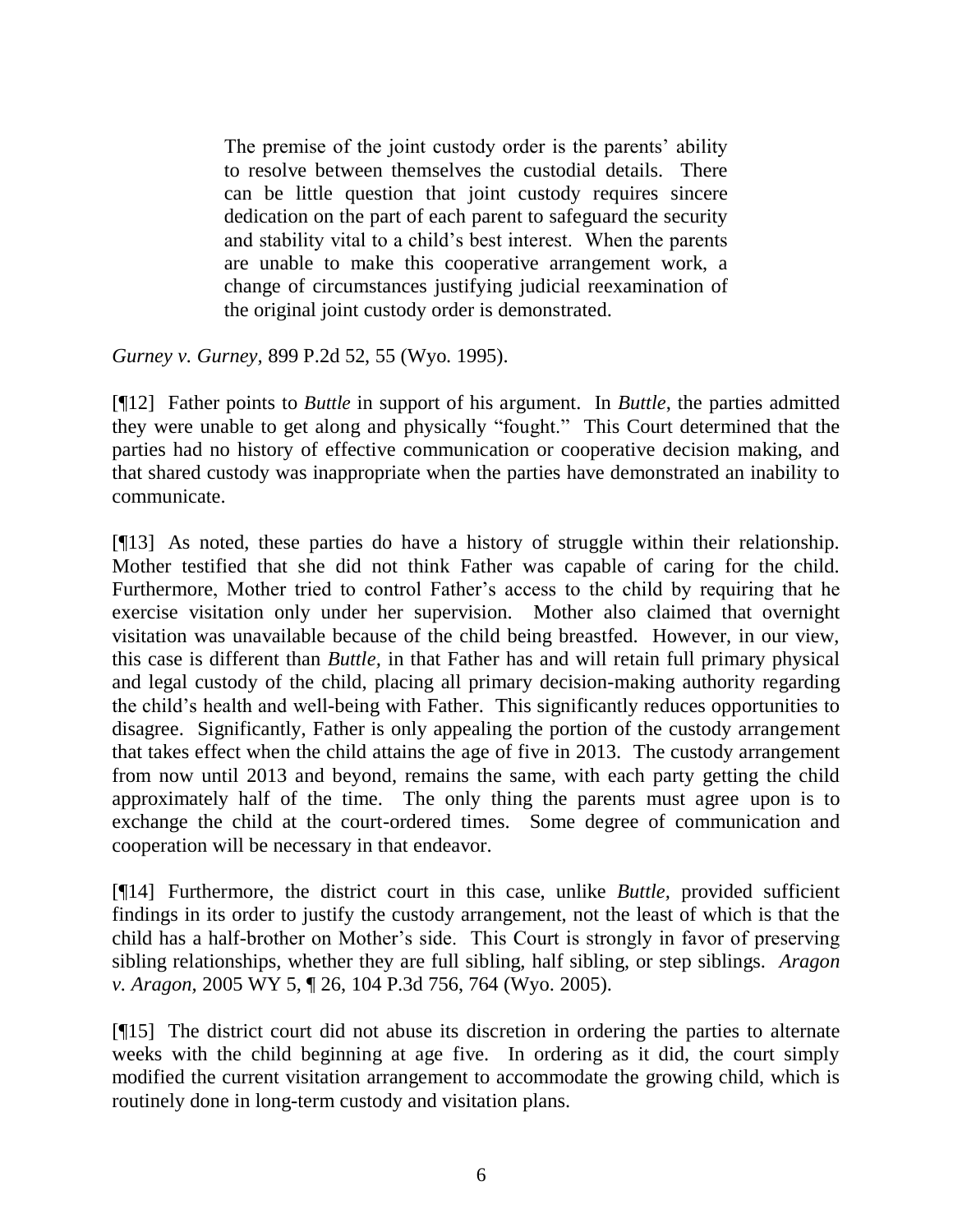[¶16] We affirm the district court"s *Order Regarding Custody, Visitation, and Support*, and conclude that there was no abuse of discretion by the district court in ordering the visitation modification in 2013*.*